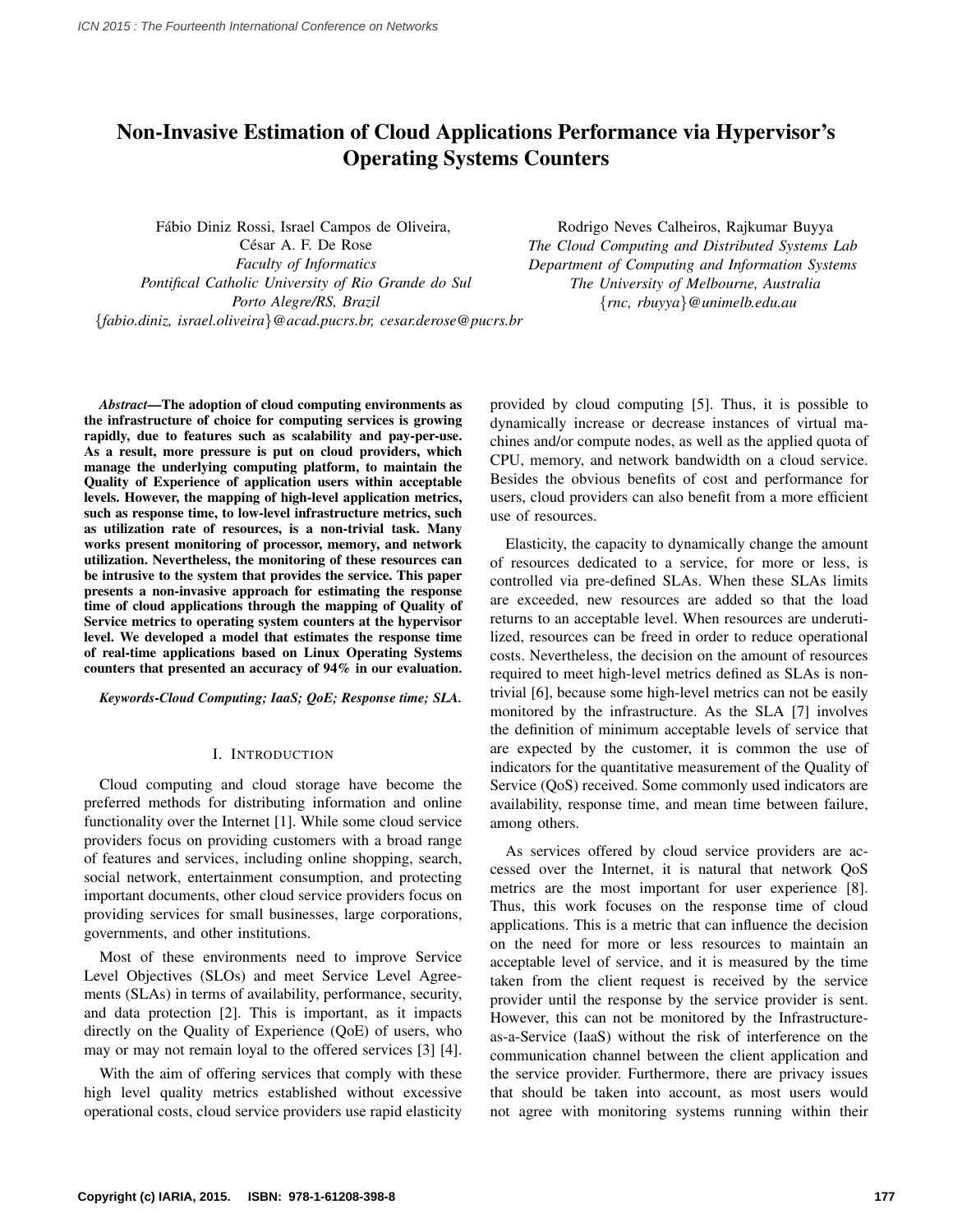virtual machines. In addition, there are applications that using non-standard software stacks that do not allow reliable monitoring of the response time.

Therefore, the problem that this paper addresses is how to estimate the response time of cloud applications, based only on information that can be accessed through the infrastructure, and without being intrusive in the communication channel of client applications. Accordingly, the hypothesis tested by this work is that internal operating system counters at the hypervisor level allow estimation of the client application response time based on the history of the load on the physical machine on which the application is allocated.

The aim of this work is not prediction, i.e., the objective of the proposed method is not to infer the response time before it occurs. Rather, our analysis takes place after the event occurred, and it aims at, based on the observed value, to estimate the application performance. This enables perform control actions on scalability, reacting to fluctuations of this metric.

To this end, tests to measure the response time were performed with a real three-tier cloud application. At the same time, system counters were monitored to verify the system load. Finally, we present a model that allows estimating the response time based on historical information about the load on the operating system, and some evaluations of this model.

This paper is organized as follows: Section II introduces a background on response time and performance counters of operating systems; Section III presents related work; Section IV describes preliminary experiments used to fit a new model; Section V presents evaluations; finally, Section VI concludes the paper and addresses future work.

# II. BACKGROUND

QoE [8] refers to the user's perception of the quality of services transactions and may be represented by human feelings. On the other hand, QoS refers to a systematic method to evaluate the service, usually via metrics that can be measured and verified and that directly affect the perception of the end user. A QoS metric that directly impacts the QoE is the response time of applications. This section presents a conceptualization of response time and shows some involved algorithms for its calculation.

## *A. Response Time*

Response time can be understood and evaluated in several ways depending on the context. In this section, we will conceptualize and explain the response time in the context of a cloud computing infrastructure. Figure 1 presents a threetier architecture, in which a customer performs requests to a service in a cloud, and waits for a response.

The time required to complete the entire process between the start of the request from a customer up to all of its



Figure 1. Response Time in Cloud Architectures

response consisting of the total response time as shown in Figure 1. Thus, the total response time includes the time that packets must travel between the customer and the cloud. This means that the cloud manager that is providing the service has no way to measure and ensure the quality of service of this external link, unless there is monitoring from the client. However, a monitoring client-side influences other aspects such as security, privacy, and the actual cost of monitoring on the link.

Therefore, when dealing with response time in cloud infrastructure, we are assuming the Cloud response time. The time spent in establishing the connection operations can be seen in (1), where one-way trip (OTT) time is the difference between the last  $(\omega)$  synchronization packet (SYN) with the first  $(\alpha)$  acknowledgment packet (ACK), divided by the number of participants in the connection.

$$
OTT = \frac{\alpha ACK - \omega SYN}{2} \tag{1}
$$

Therefore, the Total Real Time (RT) (Figure 2) of each request is the sum of the one-way trip times, and the time that a reply takes to answer a client's request.



Figure 2. Total Response Time and Cloud Response Time

Figure 2 shows the one-way trip in the beginning and end of the connection establishment, and therefore, the transmission between the client and the server.

In summary, the cloud response time consists of the time that the customer request takes to be processed by the cloud service provider. This is counted from the moment it is received by the cloud application layer, through the business layer, searching and querying data in the database layer, and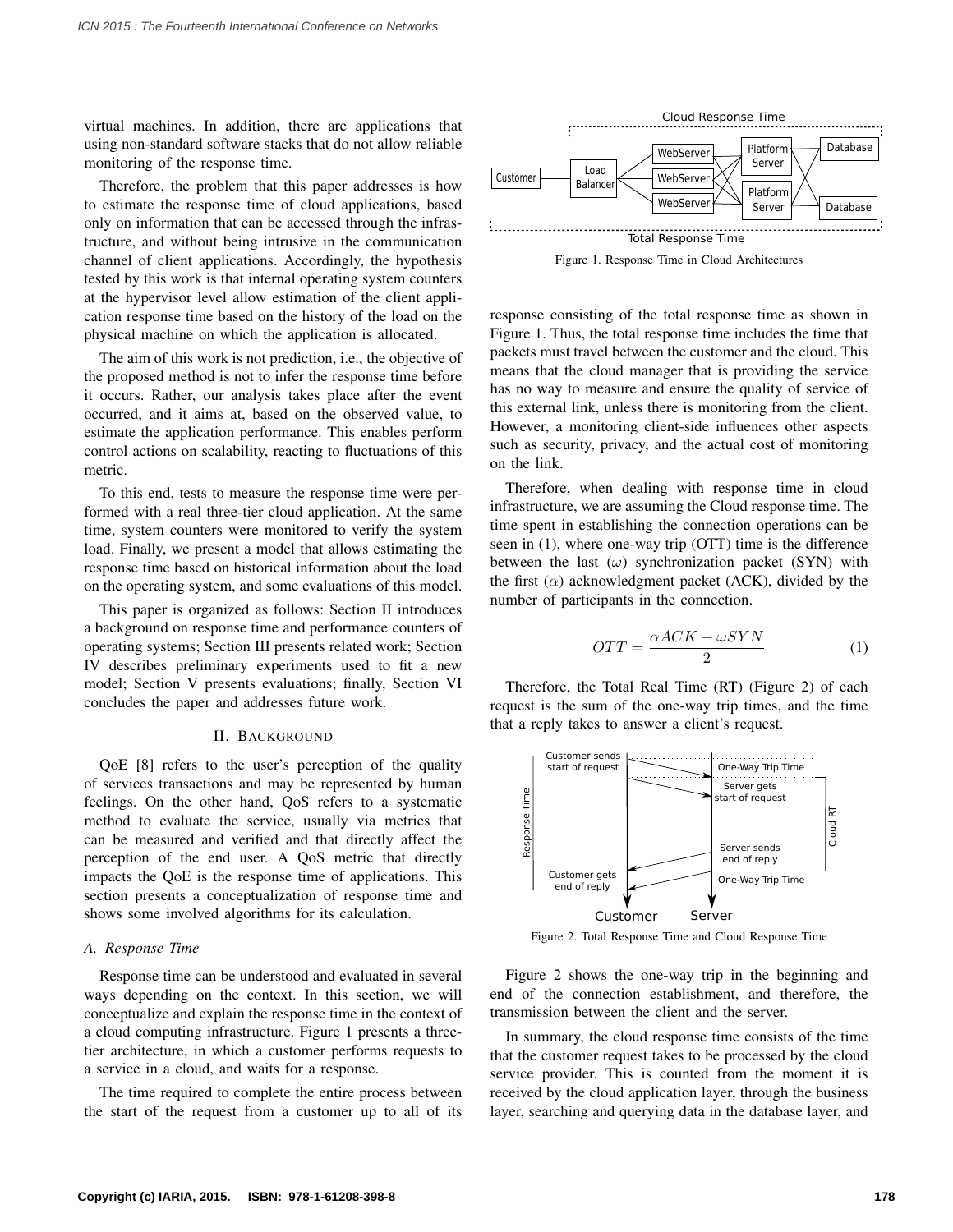returning necessary information for the application layer to be sent to the customer.

# *B. Operating System Counters*

The response time is an ideal metric to verify the quality of a service offered via the network, but its monitoring may cause overhead. Estimate the response time of an application without interference in the channel between the customer and the service can substantially reduce this impact. To this end, we hypothesized that operating system counters can be monitored in order to verify the response time within the cloud data center, and therefore, allow estimating the response time between the customer and the data center is acceptable or not.

In the context of this work, we target real-time Linux counters as the focus of monitoring due to the fact that Linux is widely used in IaaS environments, such as Openstack [9]. Linux stores the counters in a virtual file system referenced in /proc. This directory contains, rather than files, a runtime information system in which one can monitor the states and loads of the processor, memory, and devices, in real-time. In particular, we rely on information available at the hypervisor level (rather than virtual machine-level) when the hypervisor is supported by a privileged operating system, which is the case of Xen [10] (on its Dom0).

Because of this, most system management commands search for system information into this directory. Since this information is accessible at the user level, system management tools can display mashups that will support decisions about the use of resources to the system administrator, e.g., system and services [11].

To monitor the load average of I/O in our tests, we used the information provided by /proc/loadavg. This file is populated with values collected from the run queue of the operating system. It stores a series of values of load in three intervals representing the average load of the system in the last 1, 5, and 15 minutes. These values are updated by the system every one minute. Since the values are shown in the time period, it provides a good indication on if the workload is increasing or decreasing the use of resources. Moreover, it allows to estimate when the system is overloaded and impacting on QoS metrics.

# III. RELATED WORK

Aceto et al. [12] discusses the difficulty of monitoring cloud environments with respect to the mapping of highlevel metrics to metrics at the infrastructure level, due to the fact that high-level metrics may include external parameters to the infrastructure, which are not controlled by cloud environment.

Emeakaroha et al. [6] proposed a framework for managing the mapping of low-level resource metrics to high-level SLAs. The scalability of the model was validated using queuing network models, and it was able to detect SLA violations and notify the manager module of the cloud environment.

Dobson and Sanchez-Macian [13] presented a work-inprogress paper proposing a QoS ontology that can be applied on several scenarios of cloud/grid. This model is divided into two parts: QoS monitoring and QoS adaptation.

Rosenberg et al. [14] discussed QoS attributes for web services, identifying the most important attributes and its composition from resource metrics. In addition, the study presented some mapping techniques to compose QoS attributes of resources to generate metrics of SLA parameters for a specific domain.

D'Ambrogio and Bocciarelli [15] present a model-driven approach with the intention to incorporate application performance prediction into a service composition process. The paper shows the composition of SLA parameters, although it does not consider monitoring the SLA.

Comuzzi et al. [16] propose an architecture for monitoring SLAs considering two criteria: the availability of historical data to evaluate the SLA offers and the evaluation of the ability to monitor an offer of SLA.

What differentiates our work from the other ones discussed in this section is the fact that we present a methodology to estimate the response time without impacting on user communication channel, either in terms of performance or in terms of security and privacy. To the best of our knowledge, no other work has mapped information from operating system counters, obtained from the hypervisor, in order to infer the performance of an application running in a virtual machine that directly influences end users' QoE.

#### IV. ESTIMATING APPLICATION PERFORMANCE

For web applications, particularly in the case of ecommerce, performance tests are essential. A service provider can not define the needed amount of resources required by the application to serve a specific workload based only on average traffic. To ensure that a web application meets certain criteria such as performance, data throughput or response time, test in an environment similar to the production environment is required.

The focus of this paper is on three-tier cloud applications, type of most used application on cloud environments. Therefore, we are targetting a virtualized environment that supports a web interface that accesses, through a business logic layer, a database allocated to another computer system. This architecture is shown in Figure 3.

The first step toward the goal of performance estimation was conducting experiments to enable the modeling of the relationship between response time and the load as indicated by the loadavg counter, which we detail next.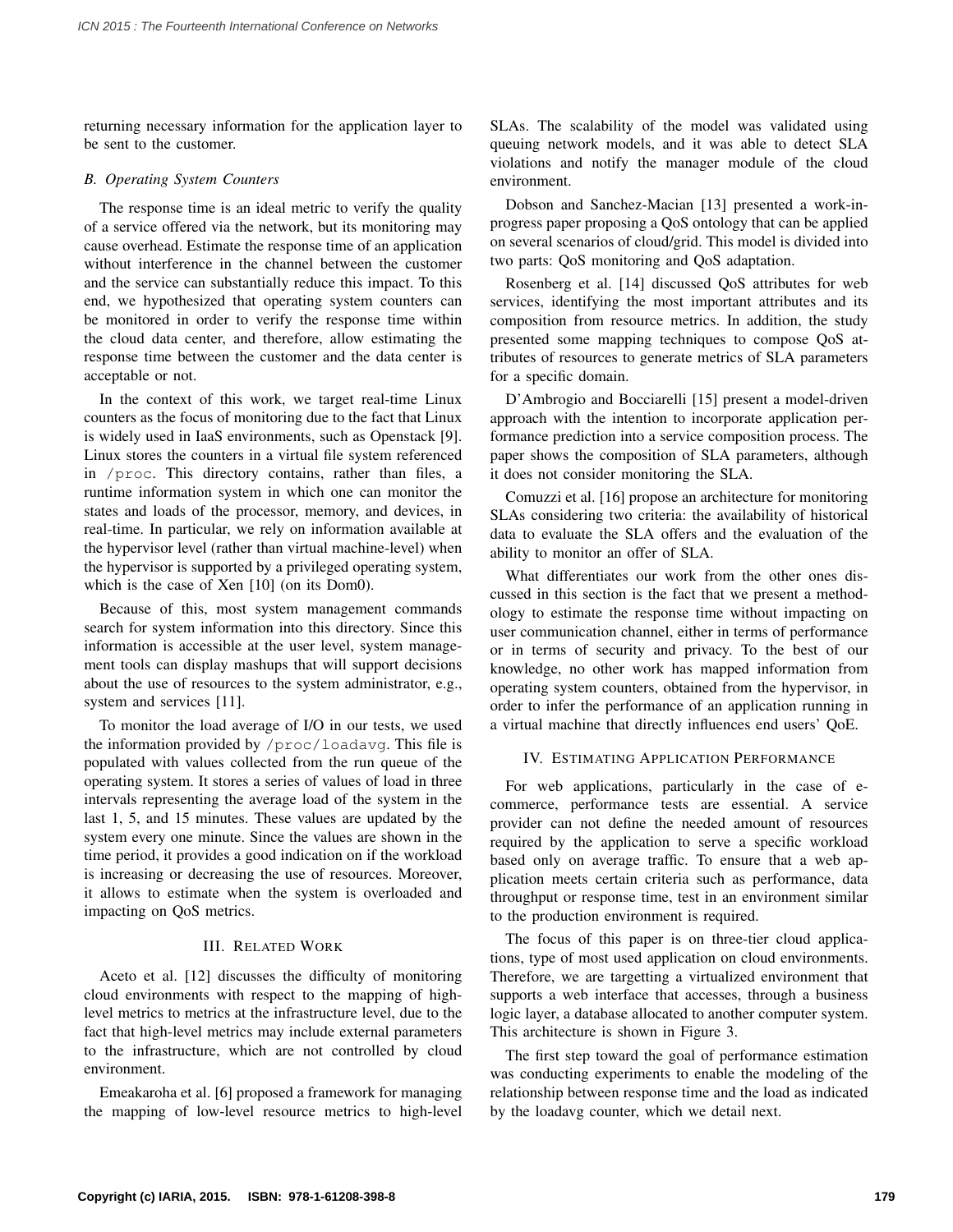

Figure 3. Three-Tier Cloud Architecture

To this end, we deployed a testbed consisting of two physical servers connected by a Gigabit Ethernet network. Each server has two Intel Xeon 2.4 GHz processors (12 cores) and 16 GB RAM. On each server, we deployed three virtual machines, each one supporting the web server (Apache), application server (Tomcat) and database server (MySQL). The CPUs are dedicated for each VM and disks are shared between them. Load average is taken from /proc/loadavg file at the hypervisor level (Dom0).

To represent a multi-layer architecture, the Apache Benchmark was used. This benchmark is widely used to test performance of multi-tier applications. It mimics the users' access to web servers serving as front end for multi-tier applications. Aiming to emulate an elastic cloud environment, we use the HAProxy load balancer that splits the workload between new nodes, when the response time set out in a SLA is exceeded. In our tests, 100 clients should insert 1000 records into a table, query them, and delete them at a maximum of 300 milliseconds using 50% of the network throughput. To control the flow of the network, we use the Linux Traffic Control (TC). This allows adjustment of the network flow and hence impact the response time of applications.

The evaluations were conducted in a total of 45 minutes (2700 seconds). Each test was performed with the size of 15 minutes because this is the maximum time that the loadavg uses to update its values. For the tested architecture, the loadavg values can range from 0 (underused) to 22 (overutilized). We set 300 milliseconds as the target response time of the test application. The values of loadavg and their corresponding timestamps were recorded in intervals of 1 second. The application response time was monitored by a feature of the Apache server, which shows when a request is received from a customer, and when it was responded to the customer, which allows the verification of the infrastructure response time. As Apache requests are also based on timestamps, it was possible to relate the load as measured by loadavg with the request response time as measured by Apache. The experiment was repeated 35 times and the average values obtained on each experiment time are reported. As the results showed little variance, 35 experiment repetitions allowed statistically significant analysis of results. In each repetition, the stochastic process was run with a different seed value. The hypothesis of correlation between the two measurements was tested using the Pearson correlation coefficient

# *A. Evaluation and Discussion*

Figure 4 presents the tests results as the average values collected by loadavg and Apache. The values presented a small standard deviation, and thus the deviation is not shown. During the first 15 minutes (900 seconds), the SLA response time of 300 milliseconds was met in its entirety. In the next 15 minutes, the network latency has been increased to enable us to evaluate the effect of resource underutilization by forcing requests to arrive at a lower rate. Similarly, in the last 15 minutes the network latency is reduced to induce a higher request income on the system, causing a longer response time.



Figure 4. Response Time vs. LoadAVG Evaluation

Figure 5 shows that the load values given by loadavg accompany the application response time behavior. The Pearson correlation coefficient between the behavior of the application response time and load values of the operating system displayed by loadavg was 0.9965. This shows that there is a strong positive correlation between the two behaviors.



Figure 5. Correlation Plot between Response Time and LoadAVG Values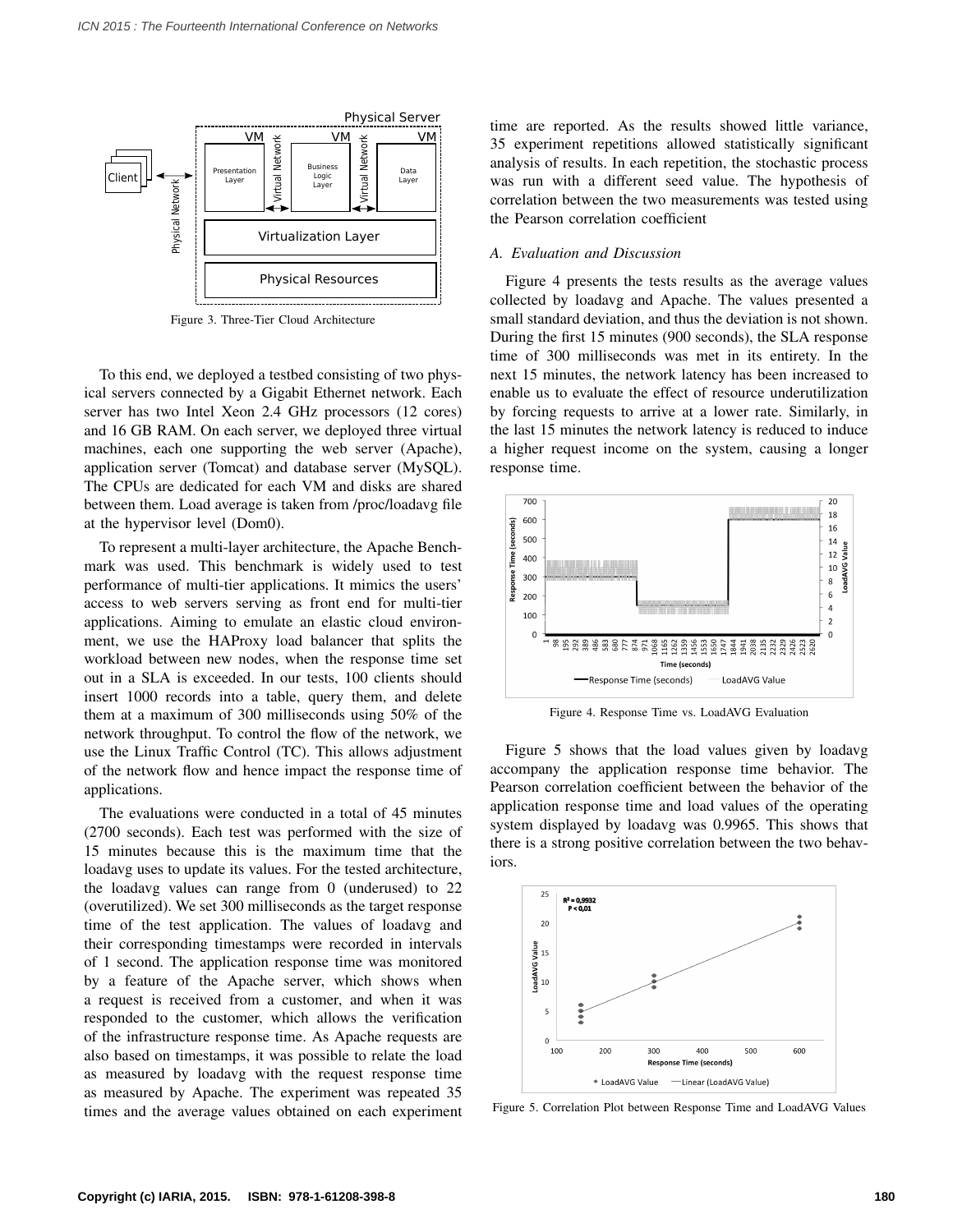Based on these results, we can estimate, from the infrastructure, how much the response time is being influenced, and if there is the need for more or less resources so that an SLA is met. The next step towards enabling the estimation of the application response time using loadavg was building a model that captures the relation between these two variables. The modeling process is discussed next.

#### *B. Modeling*

Because loadavg values are stored for logging purposes over time, these values can be analyzed to verify that the environment is going towards overutilization or underutilization. This data can be used to automatically scale the application resources to an amount that meets application needs.

The correlation plot from Figure 5 provided some evidence that a linear regression model would be a good fit for our model to estimate the response time. The purpose of multiple regression is to predict or estimate a dependent variable  $y$ , in response to the values taken by a set of independent variables  $X$ . In this case, we assume our dependent variable  $Y$  to be the response time, and we estimate it using the value of loadavg from the last 1 minute, 5 minutes, and 15 minutes (our independent variables).

$$
Rt = c_0 + c_1 \cdot avg1 + c_2 \cdot avg5 + c_3 \cdot avg15, \quad (2)
$$

Where  $Rt$  represents the estimated cloud response time of applications in the entire nodes. The coefficients  $c_0$ ,  $c_1$  and  $c<sub>2</sub>$  are the weights assigned to each variable, in each loadavg times.  $avg1, avg5$ , and  $avg15$  are monitored available values in /proc/loadavg, for 1, 5, and 15 minutes, respectively. The  $c_0$ ,  $c_1$ ,  $c_2$ , and  $c_3$  (4.133, 1.005, 1.478, and 1.597, respectively) values serve to the best fit of the model, and show the curve in the correlation plot.



Figure 6. Model Accuracy Test

An important validation aspect of the model is the residue analysis, which shows the model significance and evaluates the contributions of regression variables. In the proposed model, it is possible to assert that all the points follow the behavior of the line, indicating that the errors are normally distributed.

## V. MODEL EVALUATION

This section presents an evaluation of our model applied in a real environment, aiming to validate the proposed model.

# *A. Testbed*

For conducting the evaluation of our model, we used HammerDB, because it is a tool that reproduces the behavior of most applications offered by cloud environments as a service. It supports multiple clients accessing a three-tier service. Another advantage of HammerDB is its flexibility for tests configuration. Both the number of users and the number of simultaneous connections can be set and changed on-the-fly during the test. This allows a script to be created to describe the desired behavior. The client-server environment was deployed on the same two physical servers used in preliminary experiments, and using the same network between them.

As the HammerDB allows controlling the client application behavior (increasing or decreasing the number of users and connections), we choose three behaviors that represent routine situations in environments that support cloud services: The first scenario represents an environment in which the arrival rate of requests is low, and gradually increases over the time; The second scenario represents an environment in which initially the arrival rate of requests is low, and gradually increases over the time, and then returns to a low rate; The third test represents an arbitrary behavior fluctuating between moments of slow and high rates of requests.

Each test was performed for 30 minutes, and the results of the real environment tests and the results generated by the model based on loadavg data were compared. All tests were performed 35 times, and the repetitions did not show a significant variation in the results less than 0.03%.

## *B. Results*

Figure 7 depicts the results for the first scenario, where the increase in application demand causes the response time to worsen until the end of the test. We can see that the behavior of the proposed model follows the real trace behavior. Importantly, we can notice that the estimating response time presents variations between real and model results. This difference is due to loadavg update times, which features a refresh rate of 1 minute. Thus, the model responds at least at 1 minute later on the real response time. This update time is inherent to the Linux kernel, and perhaps in future versions, if that time is reduced, the model can track more quickly the application response time.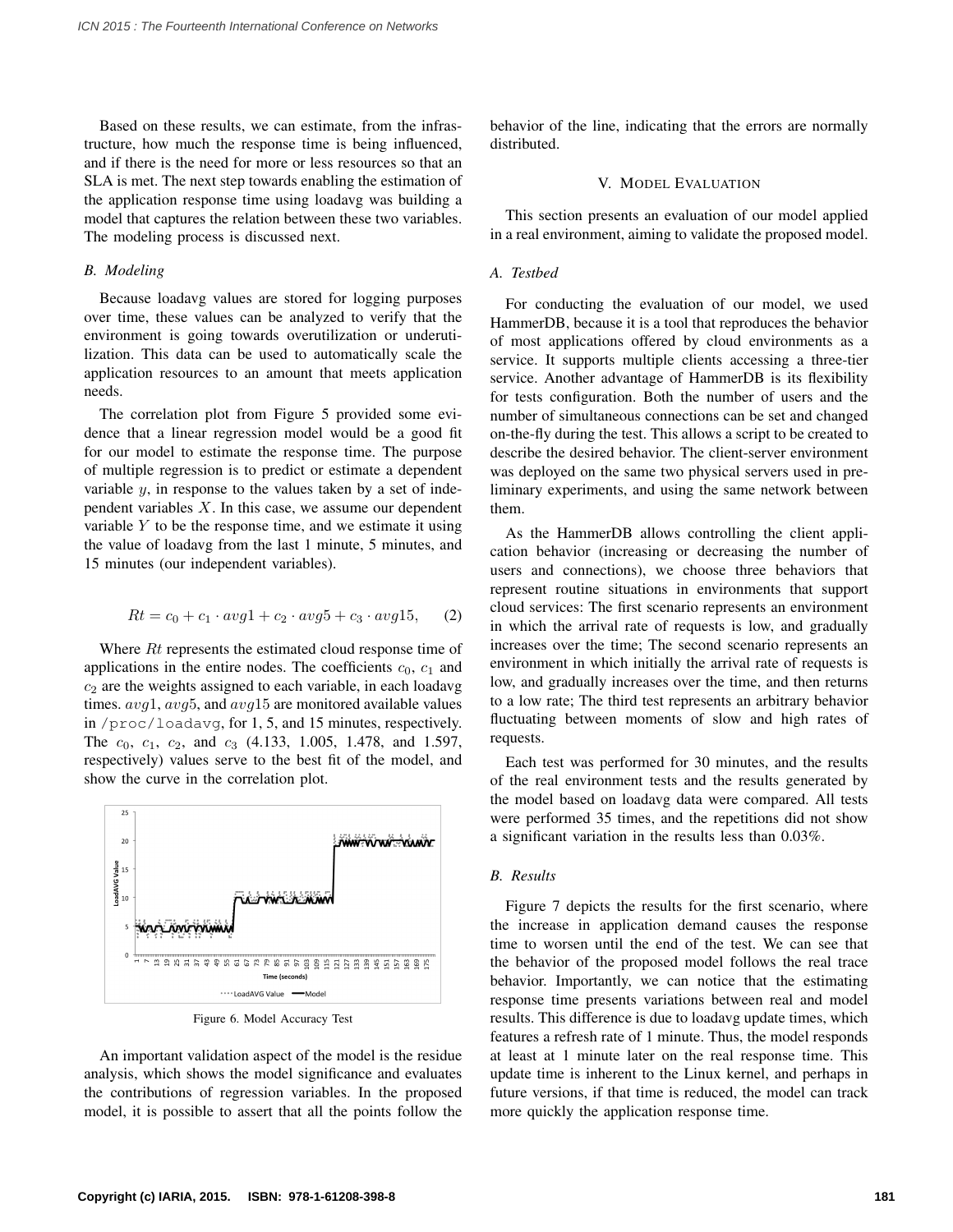

Figure 7. Scenario starting from a situation of an acceptable rate to a gradual increase in the number of requests

Although there is a delay in the model in relation to the real response time, it remains faithful to the real trace, as we can see in Figure 8. Even when the response time worsens and returns to an acceptable level, the model can track all changes and represent, with a very little difference, the real behavior of the response time.



Figure 8. Scenario with fluctuation in the number of requests following a normal distribution

The last test is shown in the Figure 9, where the response time behavior is very diverse, often fluctuating and forcing the model to fit faster way to these changes. Still, the model could represent the fluctuations of the response time fairly well.



Figure 9. Scenario with arbitrary fluctuation in the number of requests

The model proved to be adjusted during the execution of the three tests against real environments (Figures 7, 8, and 9). To confirm the trend of the model results against the real tests, again we used the Pearson's correlation coefficient. Thus, we can see in Table I, the results for each set of tests. The results showed that on average, the model is accurate to represent the cloud response time up to 94%. The three tests showed P-value  $< 0.01$ , what enables us to reject the null hypothesis that both variables are independents.

TABLE I. PEARSON CORRELATIONOF THE TESTS

| Test Scenario | Correlation Coefficient | P-Value  |
|---------------|-------------------------|----------|
|               | 0.944                   | p < 0.01 |
| 21            | 0.968                   | p < 0.01 |
|               | 0.932                   | p < 0.01 |

## *C. Limitations*

Models, in most cases, present some limitations to represent real production environments. Our model presents limitations about the accuracy during runtime, because the load values show a delay when compared to the real executions. This is not exactly a limitation of the model, but an operating system counter feature that displays a delay of 1 minute between each update. Unlike High Performance Computing (HPC) jobs that must have a finite time, cloud services mostly keep running throughout the service run time. Thus, cloud services do not have a time of total execution time. So the operating system counter update time (and model) can be neglected, because one minute will not impact strongly on the final result. In addition, the update time is a choice by kernel architects, and this time can be reduced in the future, either on a future release of the Linux kernel. Furthermore, as Linux is an Open Source software, its source code can be easily modified and a new kernel generated that provides more frequent updates in the loadavg.

The second important point to note consists of the architecture used to feed and create the model. The preliminary and final tests were based on one hardware/software architecture. However, the model allows weights adjustment in their  $c_1$ ,  $c_2$  and  $c_3$  coefficients, which will allow the fitting for each new environment.

The most important feature of the model is to estimate, at one point, what is the application response time. With this information at hand, the infrastructure manager can make decisions in order to maintain an acceptable response time in case of overuse, through the new entities deploy in the resource pool, or in the case of underutilisation, save costs with removal of these. However, although there are limitations set forth above, the main advantage of this model consists of not requiring access to the virtual machine nor interfering directly in the channel between the client and the server, which could cause overhead during a measurement process, slowing the channel.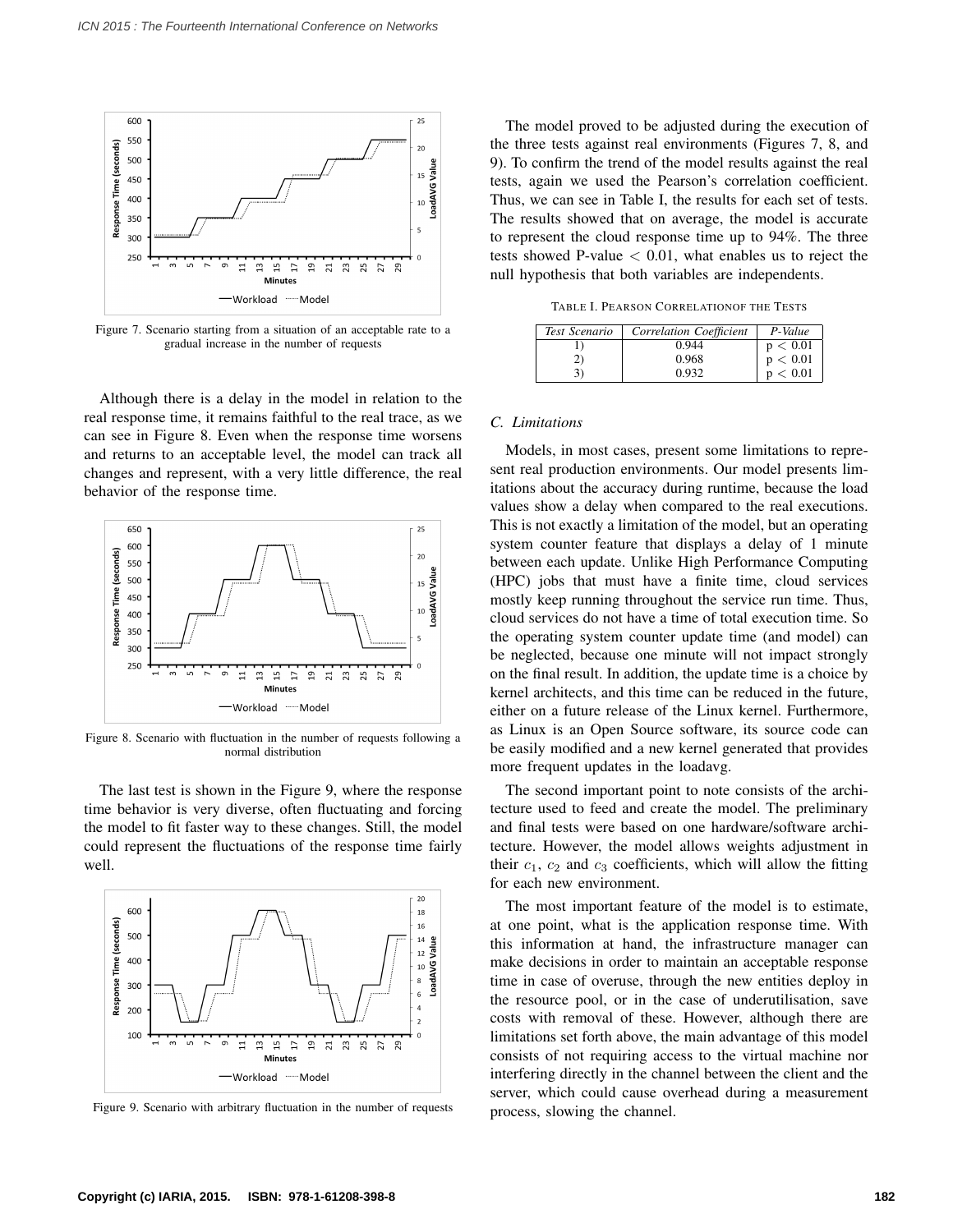We believe that our methodology applies, because in cases of flash crowd, the excess requests do not cause excessive utilization of resources in the same proportion: the metrics analyzed in our work displaying the machine's point of view, then the utilization of resources can not go beyond 100%. In this case the excess requests are rejected.

# VI. CONCLUSION AND FUTURE WORK

Cloud computing environments are rapidly becoming a standard platform to support computational services. As the access to these services is performed via the network, this becomes a decisive factor for the quality of services offered. Among the performance metrics and quality involving quality of users' experience of services, one of the most important is the response time. In addition to impact on the user experience, the response time could indicate that available resources may be insufficient to ensure the proper functioning of the service to users, impacting both users' cost and the total cost of ownership.

High-level metrics, such as response time is often measured between the customer and the cloud provider. However, the infrastructure that supports cloud environments (IaaS) typically monitors low-level metrics, such as CPU, memory, and network usage. Therefore, the translation between high-level metrics to low-level metrics is a very complex challenge in today's cloud environments. Moreover, monitoring high-level metrics are quite difficult, and impact performance and privacy issues of the user. Furthermore, the communication channel between the customer and the cloud listener cannot be monitored by the cloud infrastructure without overhead on the communication channel.

In this paper, we proposed the use of loadavg, a counter of the operating system that stores information on-the-fly on the load of the node, as a parameter to estimate the behavior of the response time. Based on this, we developed a model that analyzes the loadavg values, and estimates what the response time of applications with 94% of accuracy. Such model allows to estimate the time to process the cloud application request within the infrastructure and without any impact on the users or their communication channel. As a future work, we intend to explore other operating system counters such as iostat and netstat, to develop more complete models.

## **REFERENCES**

- [1] R. Buyya, C. S. Yeo, S. Venugopal, J. Broberg, and I. Brandic, "Cloud computing and emerging it platforms: Vision, hype, and reality for delivering computing as the 5th utility," Future Generation Computing Systems, vol. 25, no. 6, Jun. 2009, pp. 599–616.
- [2] K. Kritikos, B. Pernici, P. Plebani, C. Cappiello, M. Comuzzi, S. Benrernou, I. Brandic, A. Kertész, M. Parkin, and M. Carro, "A survey on service quality description," ACM Computing Surveys, vol. 46, no. 1, Jul. 2013, pp. 1:1–1:58.
- [3] W. Tang, M. S. Kim, and E.-N. Huh, "Analysis of qoe guarantee on hybrid remote display protocol for mobile thin client computing," in Proceedings of the 7th International Conference on Ubiquitous Information Management and Communication, ser. ICUIMC '13. New York, NY, USA: ACM, 2013, pp. 118:1–118:8.
- [4] V. Gabale, P. Dutta, R. Kokku, and S. Kalyanaraman, "Insite: Qoe-aware video delivery from cloud data centers," in Proceedings of the 2012 IEEE 20th International Workshop on Quality of Service, ser. IWQoS '12. Piscataway, NJ, USA: IEEE Press, 2012, pp. 8:1–8:9.
- [5] P. C. Brebner, "Is your cloud elastic enough?: Performance modelling the elasticity of infrastructure as a service (iaas) cloud applications," in Proceedings of the 3rd ACM/SPEC International Conference on Performance Engineering, ser. ICPE '12. New York, NY, USA: ACM, 2012, pp. 263–266.
- [6] V. Emeakaroha, I. Brandic, M. Maurer, and S. Dustdar, "Low level metrics to high level SLAs - LoM2HiS framework: Bridging the gap between monitored metrics and SLA parameters in cloud environments," in International Conference on High Performance Computing and Simulation (HPCS), 2010, June 2010, pp. 48–54.
- [7] V. C. Emeakaroha, T. C. Ferreto, M. A. S. Netto, I. Brandic, and C. A. F. De Rose, "CASViD: Application level monitoring for SLA violation detection in clouds," in Proceedings of the 2012 IEEE 36th Annual Computer Software and Applications Conference, ser. COMPSAC '12. Washington, DC, USA: IEEE Computer Society, 2012, pp. 499–508.
- [8] R. Schatz, T. Ho, L. Janowski, and S. Egger, "Datatraffic monitoring and analysis," E. Biersack, C. Callegari, and M. Matijasevic, Eds. Berlin, Heidelberg: Springer-Verlag, 2013, ch. From Packets to People: Quality of Experience As a New Measurement Challenge, pp. 219–263.
- [9] T. Rosado and J. Bernardino, "An overview of openstack architecture," in Proceedings of the 18th International Database Engineering & Applications Symposium, ser. IDEAS '14. New York, NY, USA: ACM, 2014, pp. 366–367.
- [10] P. Barham, B. Dragovic, K. Fraser, S. Hand, T. Harris, A. Ho, R. Neugebauer, I. Pratt, and A. Warfield, "Xen and the art of virtualization," SIGOPS Operating Systems Review, vol. 37, no. 5, Oct. 2003, pp. 164–177.
- [11] D. Josephsen, Building a Monitoring Infrastructure with Nagios. Upper Saddle River, NJ, USA: Prentice Hall PTR, 2007.
- [12] G. Aceto, A. Botta, W. De Donato, and A. Pescapè, "Cloud monitoring: A survey," Computer Networks, vol. 57, no. 9, Jun. 2013, pp. 2093–2115.
- [13] G. Dobson and A. Sanchez-Macian, "Towards unified qos/sla ontologies," in Proceedings of the IEEE Services Computing Workshops, ser. SCW '06. Washington, DC, USA: IEEE Computer Society, 2006, pp. 169–174.
- [14] F. Rosenberg, C. Platzer, and S. Dustdar, "Bootstrapping performance and dependability attributes ofweb services," in Proceedings of the IEEE International Conference on Web Services, ser. ICWS '06. Washington, DC, USA: IEEE Washington, DC, USA: IEEE Computer Society, 2006, pp. 205–212.